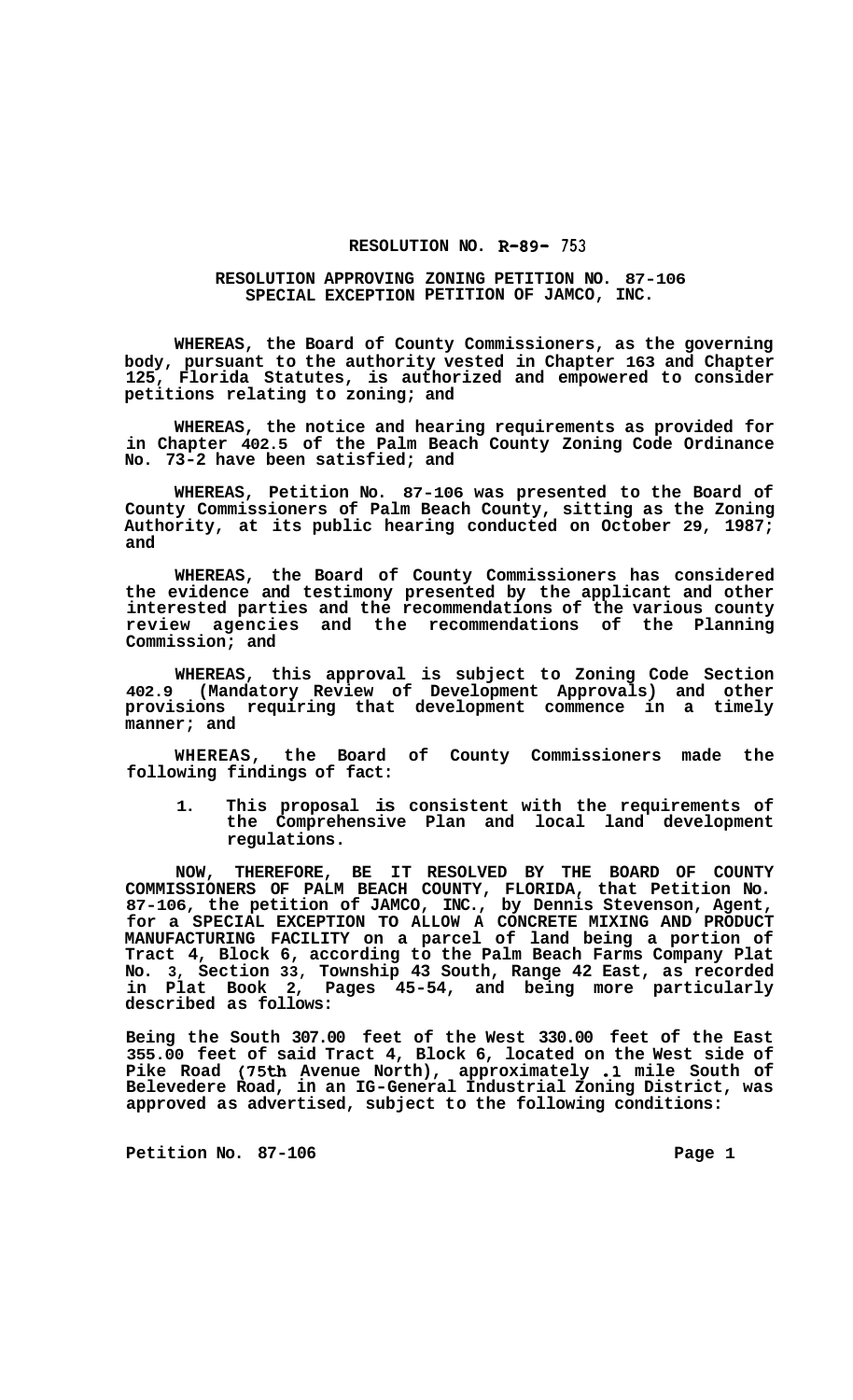- **1. Prior to certification, the site plan shall be amended to indicate the following:** 
	- **a. Required landscaping between vehicular use areas**  and right-of-way; and interior lot **abutting properties.**
	- An extension of the proposed berm system along the **.** entire eastern property line, with an increase in<br>height of two (2) feet, to a mean elevation of<br>+20.0 feet. This shall be landscaped with hedge material and canopy vegetation to create an opaque mass with a maximum separation of 20 feet between groupings.
- **2. No signs shall encroach either the required five (5) foot setback or landscape strip.**
- **3. No off-premise signs or billboard-style signs shall be placed on the site.**
- **4. Hours of operation shall be limited to the hours between 6:OO A.M. and** *7:OO* **P.M.**
- **5. The developer shall retain the stormwater runoff in accordance with all applicable agency requirements in effect at the time of the permit application. However, at a minimum, this development shall retain onsite 100% of three (3) inches of the stormwater runoff generated**  by a three (3) year-one (1) hour storm as required by **the Permit Section, Land Development Division or provide legal positive outfall to the site. The drainage system shall be maintained in an acceptable condition as approved by the County Engineer. In the event that the drainage system is not adequately maintained as determined by the County Engineer, this matter will be referred to the Code Enforcement Board for enforcement. The developer shall design the drainage system such that storm water runoff from the parking areas and paved surface shall be separate from those areas which may contain hazardous or undesirable waste from the proposed site.**
- **6. The property owner shall construct a left turn lane, south approach and a right turn lane, north approach on Pike Road at the project's entrance road concurrent with onsite paving and drainage improvements.**
- **7. The property owner shall pay a Fair Share Fee in the amount and manner required by the "Fair Share Contribution for Road Improvements Ordinance" as it presently exists or as it may from time to time be amended. The Fair Share Fee for this project presently is \$5,358.00** *(200* **trips X \$26.79 per trip).**

**Petition No. 87-106 Page 2 Page 2**